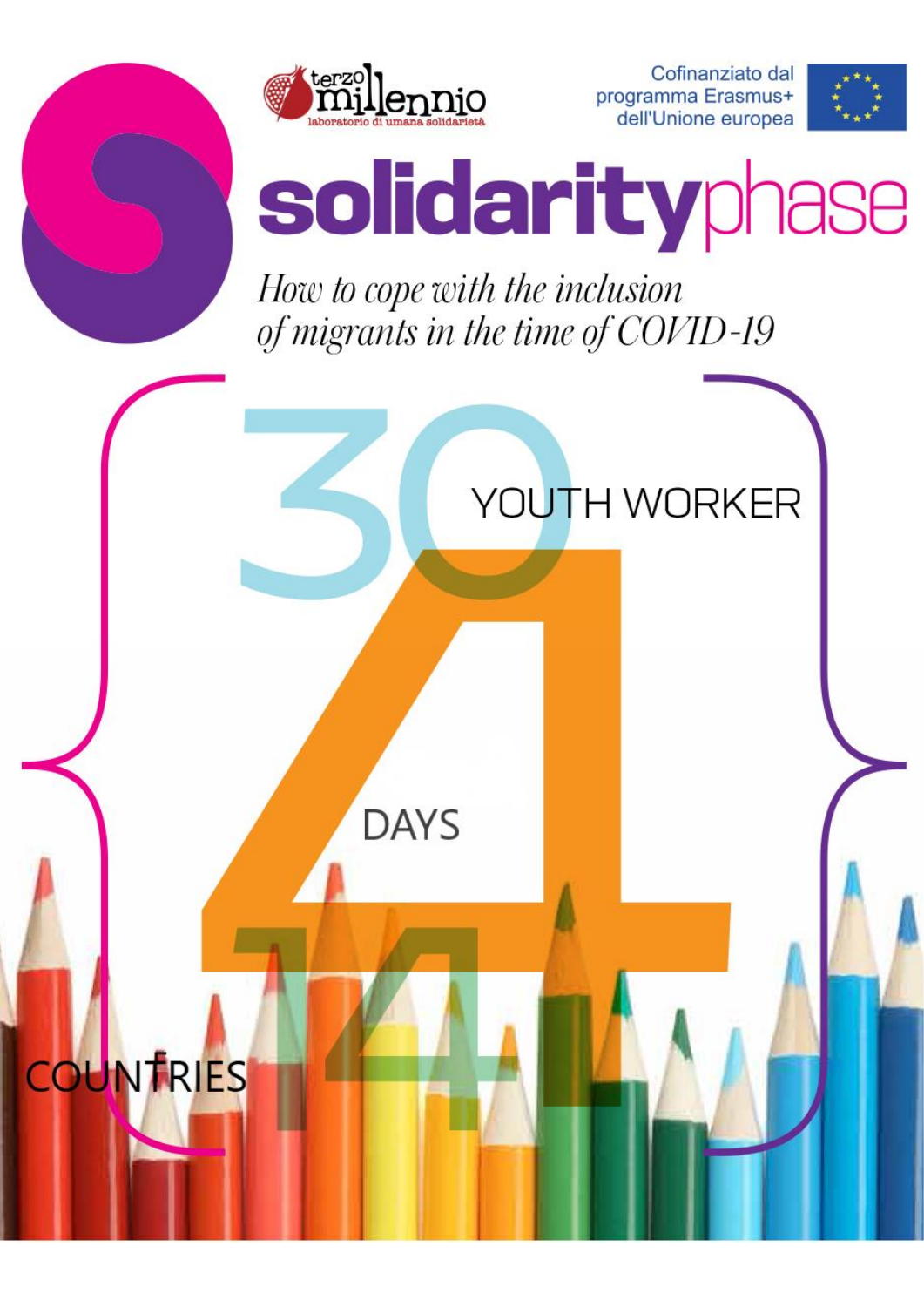



## **InfoPack** For Participants

## Erasmus + KA1 Learning Mobility of Individuals SEMINAR Ref. num. 2020-2-IT03-KA105-019528

### **18TH – 22ND OCTOBER 2021**

ITALY – LECCE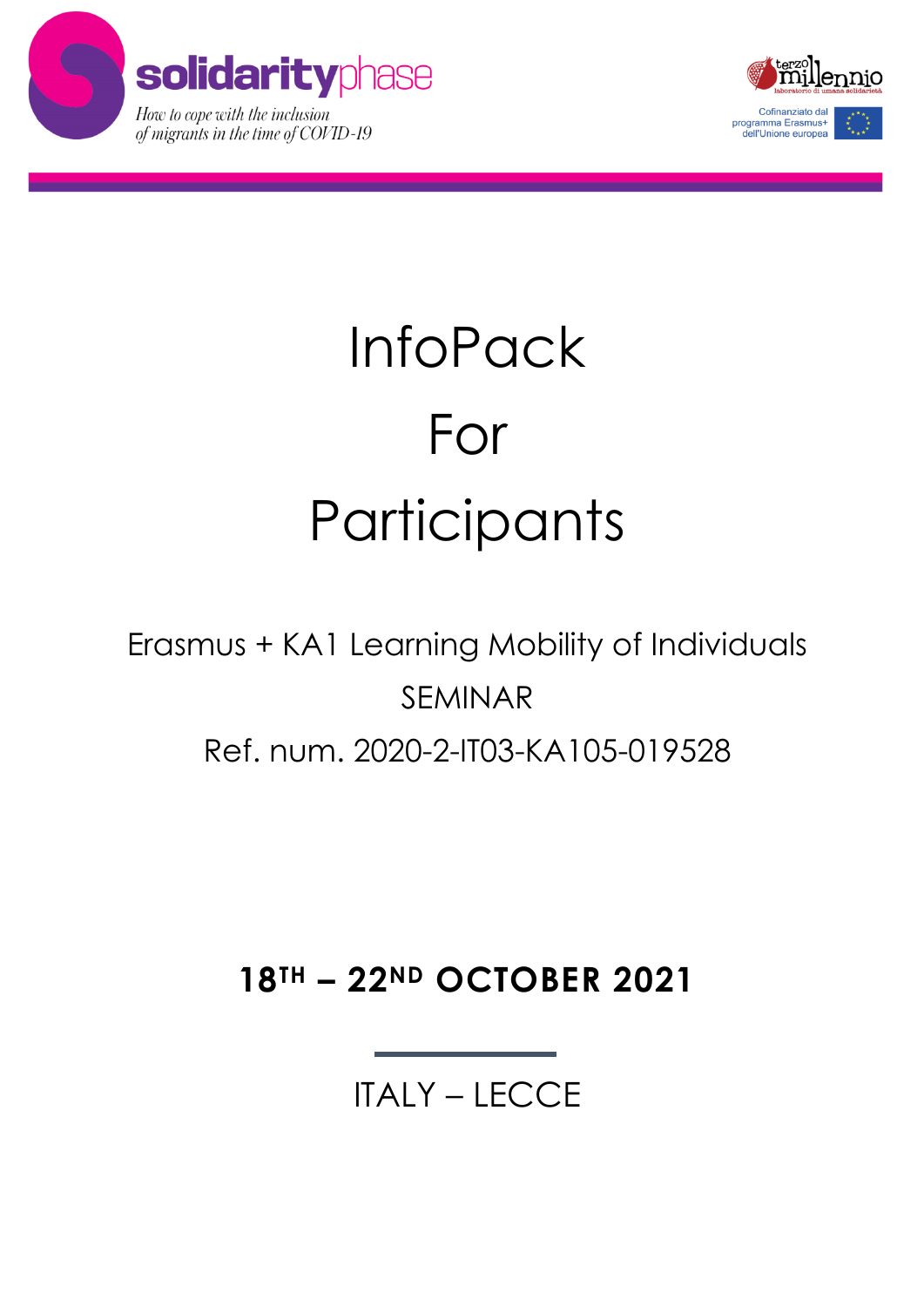



#### **WELCOME…**

**Here you can find some useful information that you need for your preparation and your stay in Italy. Read, print, save in your phone and bring with you this short guide!**

#### **1. ABOUT THE PROJECT**

**SOLIDARITY PHASE** is a 4-day seminar involving 30 youth workers from 14 European countries. The seminar aims to respond to a need that arose in our organization during the phase of confinement, or rather of "social distancing", caused by the COVID-19 health emergency. The health emergency quickly turned into a social and economic emergency. As youth workers, we asked ourselves what our role should be in this context, how our work and our methodologies must adapt in order to respond to the needs of the target groups we work with and what measures can be taken to prevent or limit episodes of exclusion due to economic, social and cultural differences.

Being strongly convinced of the need for a continuous and constructive dialogue with other organizations and youth workers committed to the social inclusion of migrants, we believe it is appropriate to organize a transnational seminar to share practices, methodologies, tools and future projects. The seminar aims to analyze the social effects of Covid-19 in the various European regions, both those caused directly by the health emergency and those caused by the subsequent period of social distancing, and to promote and share good practices implemented by the organizations involved.

In particular, we want to underline two aspects that we believe are incisive and decisive for the development of interventions aimed at inclusion in the "postlockdown" period:

- ➢ the massive use of the Internet and therefore the reduction of direct contact with the recipients of our interventions:
- ➢ the risk of increasing exclusion episodes caused by economic, social and cultural disparities.

**Starting, therefore, from the observation that our work has changed - in ways and times - and from our experiences, we feel the need to interact with other organizations and youth workers to outline new perspectives and action plans together!**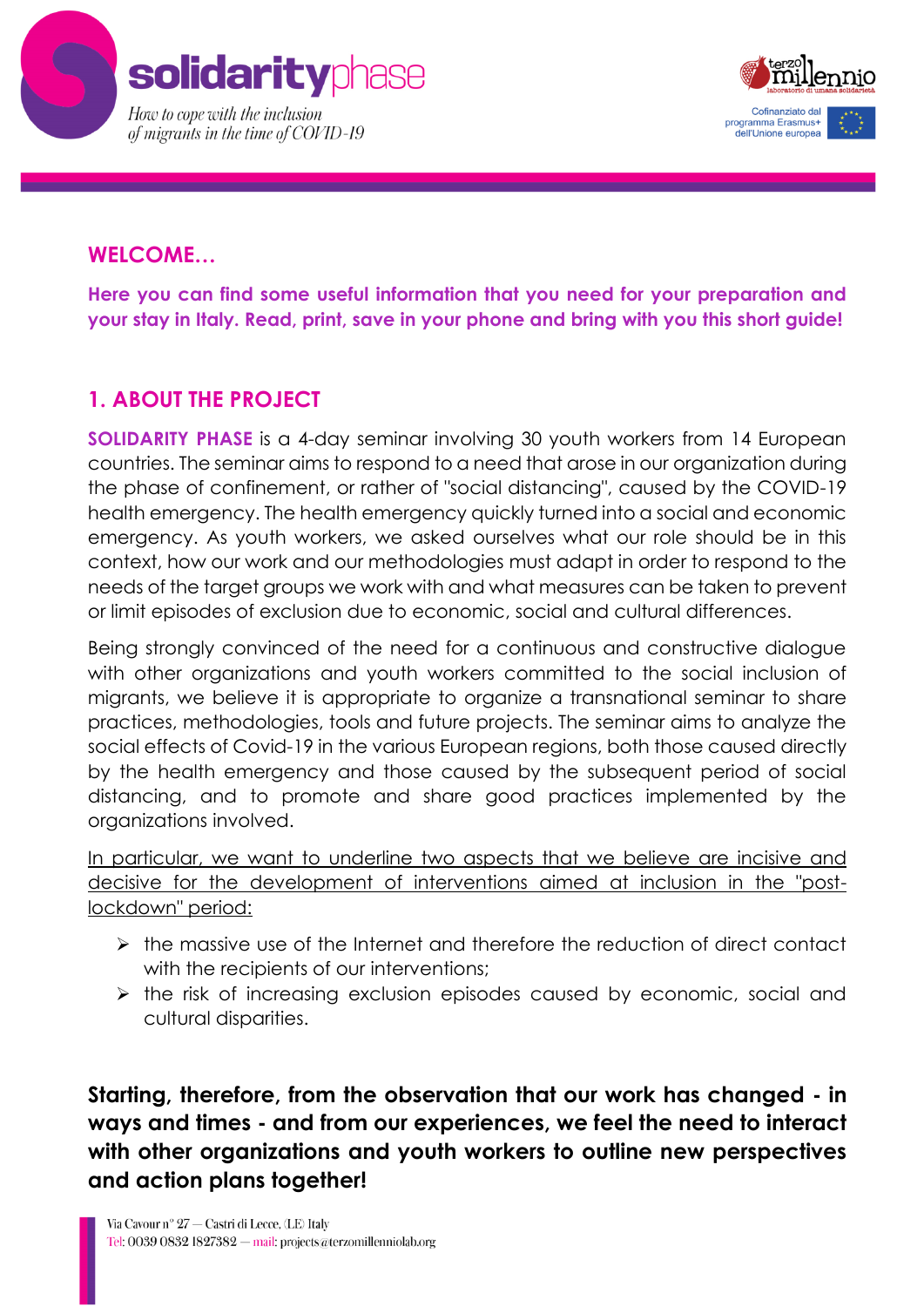



#### **SPECIFIC OBJECTIVES:**

- Analyze the social effects of COVID-19 in the different European regions, considering both those caused by the sanitary emergency and the consequent lockdown;
- Promote and share the good practices already acted by the participating organizations at local level;
- **•** Reinforce cooperation and networking in the sector of Youth, defining common and innovative practices to face the new challenges in the social animation;
- Increase competences of youth workers in the field of the inclusion of youth with migratory background,
- Define new tools and common projects to be developed in the future

#### **2. THE SEMINAR**

- **DATES:** will take place from **the 18th to the 22nd of October**, including the days of departures and arrivals.
- **LANGUAGE:** During the whole seminar, the working language will be **ENGLISH.**
- **PARTICIPANT COUNTRIES:** Italy, Sweden, France, Austria, the Republic of North Macedonia, Portugal, Belgium, Lithuania, Czech Republic, Lithuania, Malta, Greece, Germany, Portugal, Turkey, Bulgaria,
- **FACILITATOR: Fabiola Sica** is an Intercultural mediator, NFE trainer and project manager. Since 2005 she has been involved in socio-cultural projects and international volunteering, currently she is responsible for an international cooperation project between Italy, France and Cameroon.

She has skills in intercultural and transnational training activities, leadership processes in teams, group dynamics, skills assessment, conflict management, monitoring and evaluation of groups in training, social animation and social inclusion.

For more infos:<https://www.salto-youth.net/tools/toy/fabiola-sica.3765/>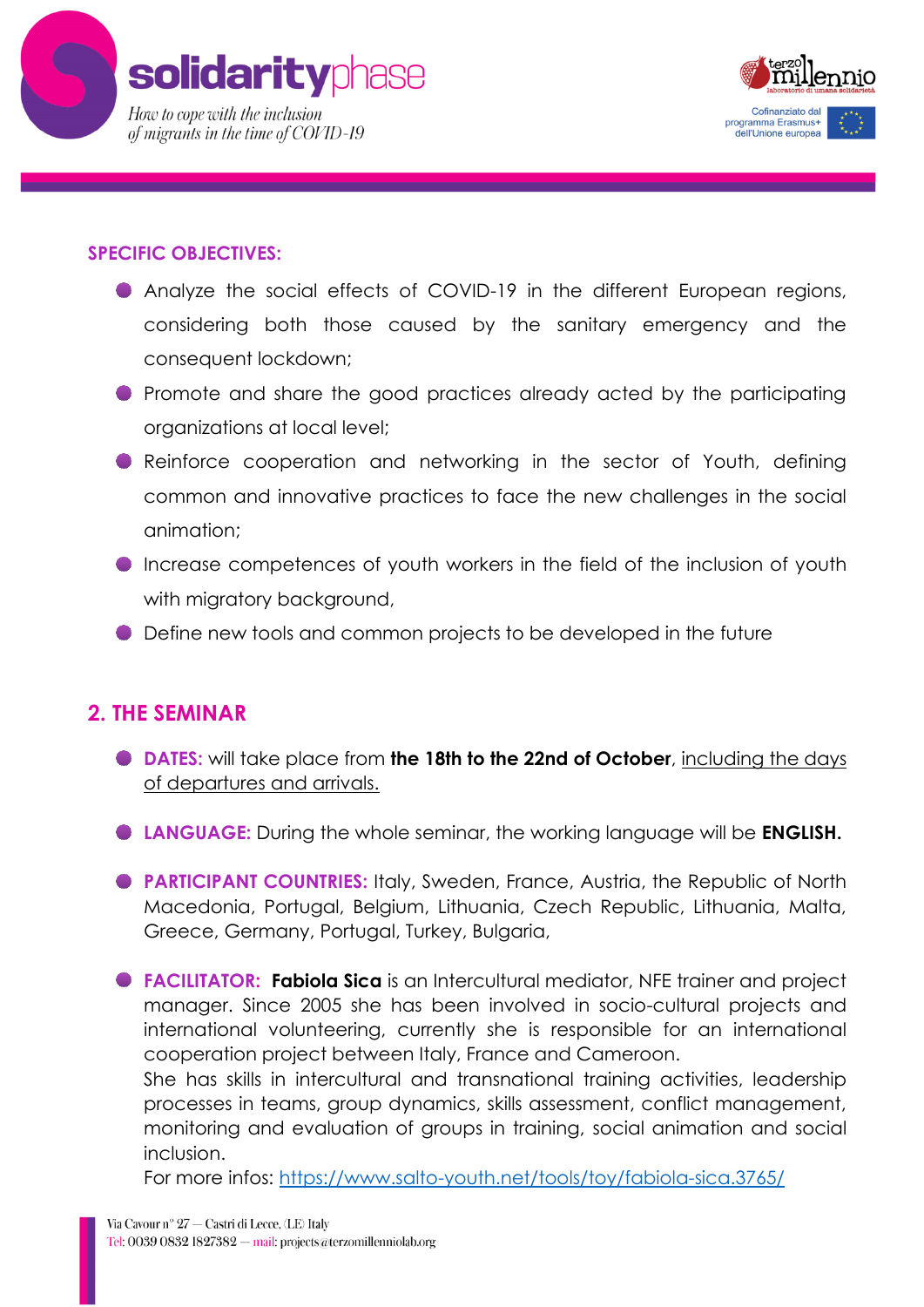



**YOUTHPASS** Every participant is individually entitled to receive a Youthpass Certificate, which confirms participation and validates the non-formal learning (NFL) experience of the seminar. Validating the learning experiences of participants is important in itself and the document can be of benefit in terms of the educational or employment future of the participant. Furthermore, Youthpass is to be considered as a process of becoming aware, reflecting on and documenting the learning within the different phases of the project. Specific sessions will be dedicated to the learning process.

For more information on Youthpass, please consult the Youthpass guide and further relevant material presented at<https://www.youthpass.eu/en/>

#### **3. TARGET GROUP**

Solidarity phase is mainly aimed at **YOUTH WORKERS** or volunteers, interns, coordinators of the partner organization, social workers and representatives of public social services.

#### **PARTICIPANTS SELECTION:**

**Each partner organization will select n. 2 participants**, respecting the principles of transparency, inclusion, non-discrimination and taking into account the following criteria:

- experienced in working with migrants, refugees, asylum seekers and young people, especially with a migratory background,
- willingness to share good practices,
- skills and interest in the design and implementation of actions aimed at the social inclusion of migrants,
- ability to assume responsibilities and engage the organization in future joint projects,
- able to communicate in English (working language);
- over 18-year-old.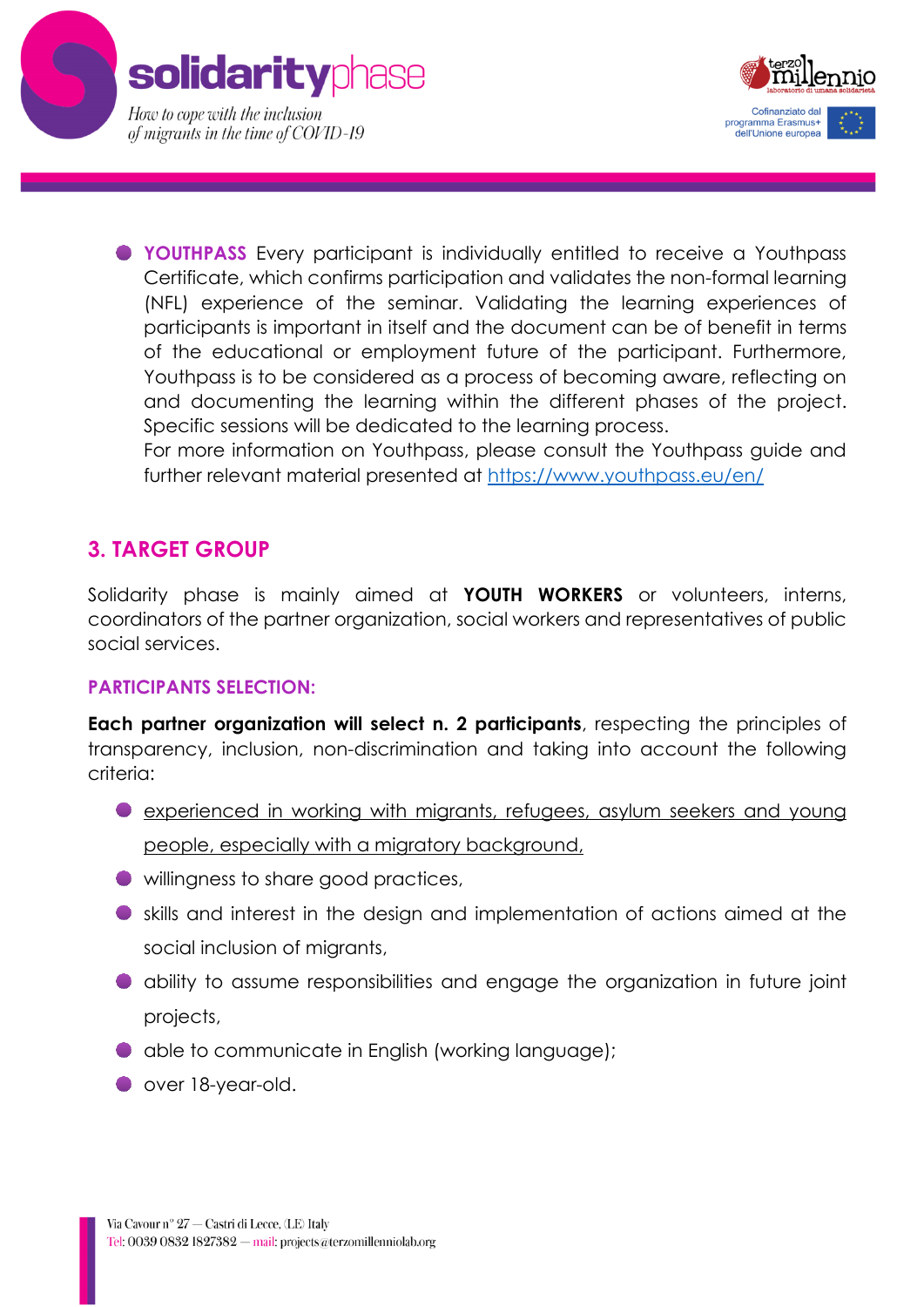



#### **4. REGISTRATION**

Each participant must fill in the **PARTICIPANT FORM** at the following link: <https://bit.ly/3ctG4Bz>

Deadline to submitting the applications is **28th of September 2021.**

#### **5. PREPARATION**

#### **Before the seminar:**

- Each participant/organization is asked to look for a newspaper or magazine article about the migrants' conditions during the pandemic in his/her Country that will be used during the seminar for the exchanging of good practices
- During the project we will have a short session about your sending organizations, so you should know the profile of your organization and share with others which will serve as the base for future cooperation between other new partners that don't know each other yet.

#### **Bring with you:**

- Some traditional snacks and drinks from your country;
- Comfortable clothes for moving indoor and outdoor (don't forget a waterproof case, October is usually good season in southern Italy, but sometimes it may rain…please check weather forecast);
- Comfortable shoes for walking (we might have some outdoor activities);
- Your toiletries (toothbrush, shampoo and those kind of things) ;
- Earplugs?! (Remember you will be sharing a room with more people ...)
- $\bullet$  Materials from your organization (you can share materials with the group);
- some games or musical instruments if you wish for the evenings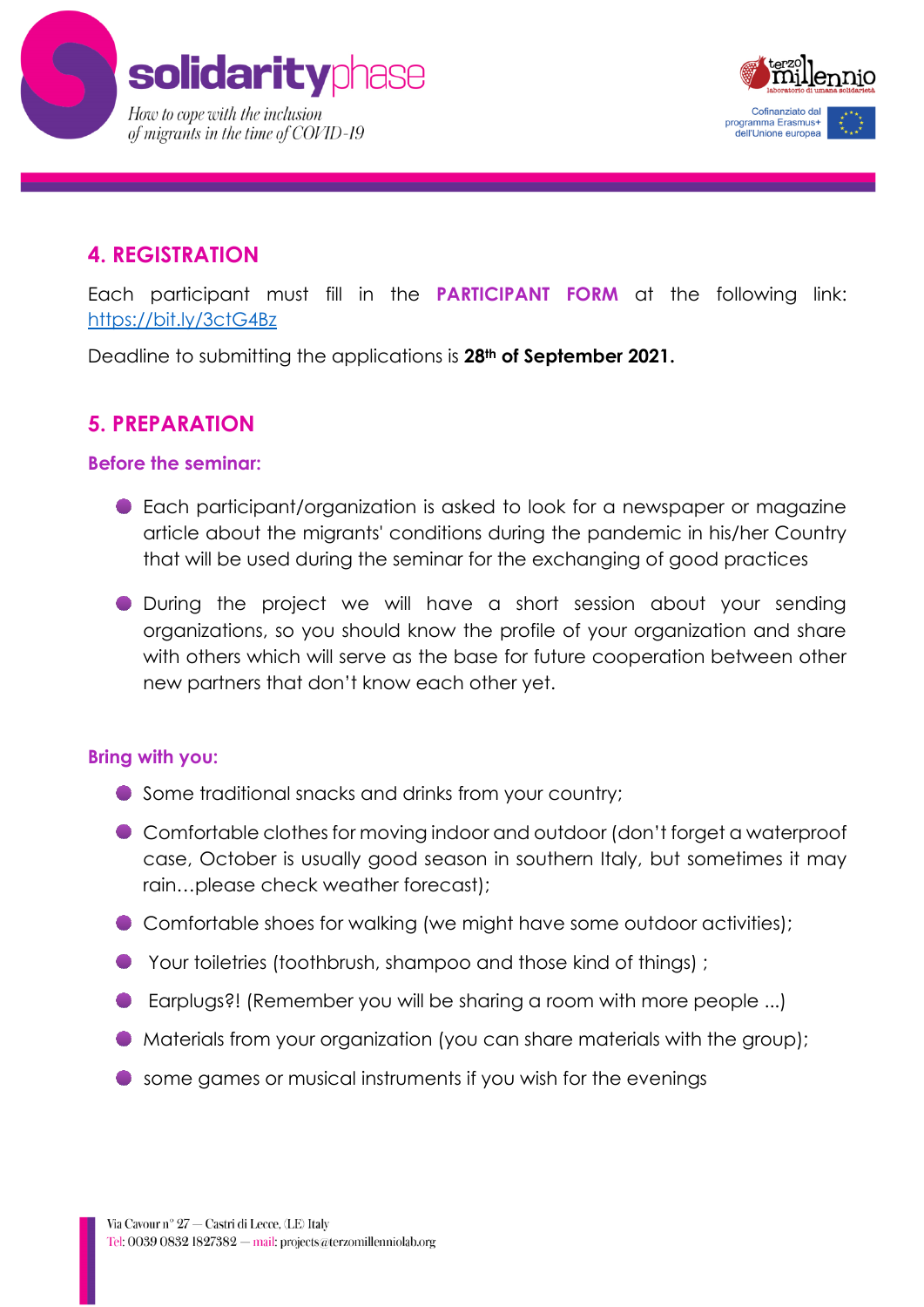



#### **6. TRAVEL INSTRUCTION**



Lecce is a historic city of 95,766 inhabitants in southern Italy, the capital of the province of Lecce, the second province in the region by population, as well as one of the most important cities of Apulia.

Because of the rich Baroque architectural monuments found in the city, Lecce is commonly nicknamed "The Florence of the

South". The city also has a long traditional affinity with Greek culture going back to its foundation; the Messapians who founded the city are said to have been Cretans in Greek records

Our venue will be 9km away from the city center

#### Pick up from Lecce will be organized by TERZO MILLENNIO

#### **There are numerous ways to reach Lecce, so look which option is the most economic:**

- **Bari Airport 150km away** Bari is the main city in Puglia, it lasts two hours by train from Lecce.
	- The airport "Bari Palese" <http://www.aeroportidipuglia.it/en/homepagebari> is easily connected with the city center and the central train station.
	- From the airport, you can take a train for the central station Bari C.le (Centrale).. Buy your roundtrip here: [www.ferrovienordbarese.it](http://www.ferrovienordbarese.it/) It costs  $5 \in$
	- From Bari C.le you change the building to Bari Train Station and take a train Bari-Lecce. You can check the trains timeline and prices here: [www.trenitalia.com/tcom-en](http://www.trenitalia.com/tcom-en) The cheapest price is  $10 \in$ .

**Brindisi airport 35km away** - "Brindisi Papola – Casale" is the nearest airport to Lecce.

- A bus service connects the airport to Lecce. In 40/45 minutes, it will bring you at the City Terminal, at the town edge of Lecce. The bus service is active every day from 5:40 to 23:50. You can check the bus timeline here: <http://www.aeroportidipuglia.it/bus-pugliairbus-1/-/cotrap/render>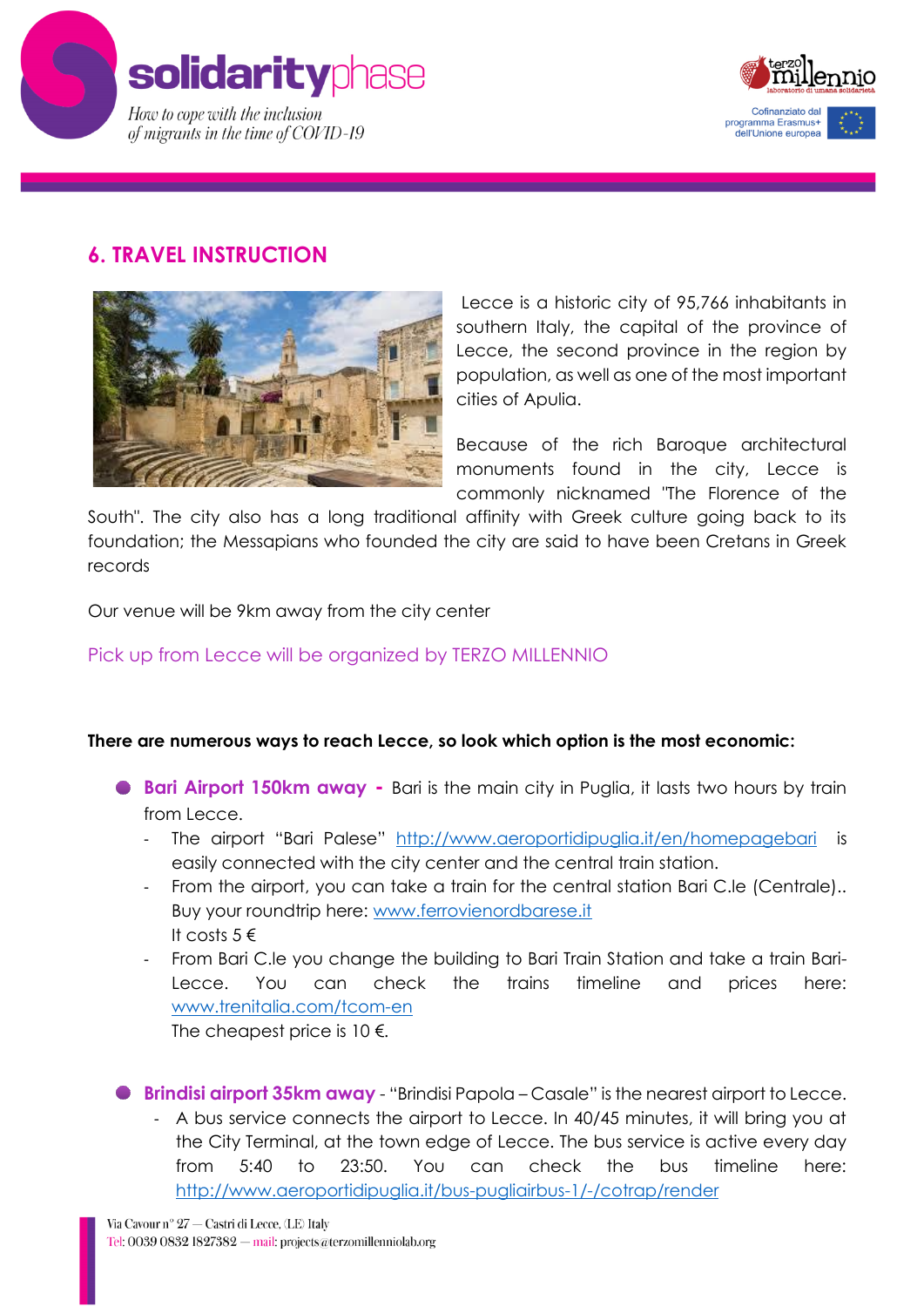



- Upon arrival get your bus ticket in "Gelateria Sandrino" inside the airport terminal and ask where to get on the bus. Ticket costs 6.50eur, if you buy on board it's 8eur.

If there is no suitable bus or you miss the bus:

- − take a public bus from in front of the terminal to Brindisi train station (*stazione treni*), buy the ticket
- − from a cafè inside the terminal for 1€. If you buy it on board, it costs 1.50 €
- − jump on a train Brindisi-Lecce, the ticket costs 2,90 €
- **Rome airports (both Ciampino and Fiumicino) 600km away –** Get on Terravision bus from airport to Termini train station. Buy roundtrip tickets in advance: [www.terravision.eu](http://www.terravision.eu/)

Take a train Roma-Lecce. Buy your roundtrip ticket in advance: [www.trenitalia.com](http://www.trenitalia.com/)

Or

take Flixbus Roma-Lecce. Buy your roundtrip ticket in advance: <https://global.flixbus.com/>

#### **The seminar activities will start on 18th so please, try to organize your travel in order to arrive in the morning/early afternoon!!**

We need to know your **arrival time** to organize the transfer to the venue of the activities. Please inform us what time you will arrive to Lecce, filling the participants form, on **28th September** the latest.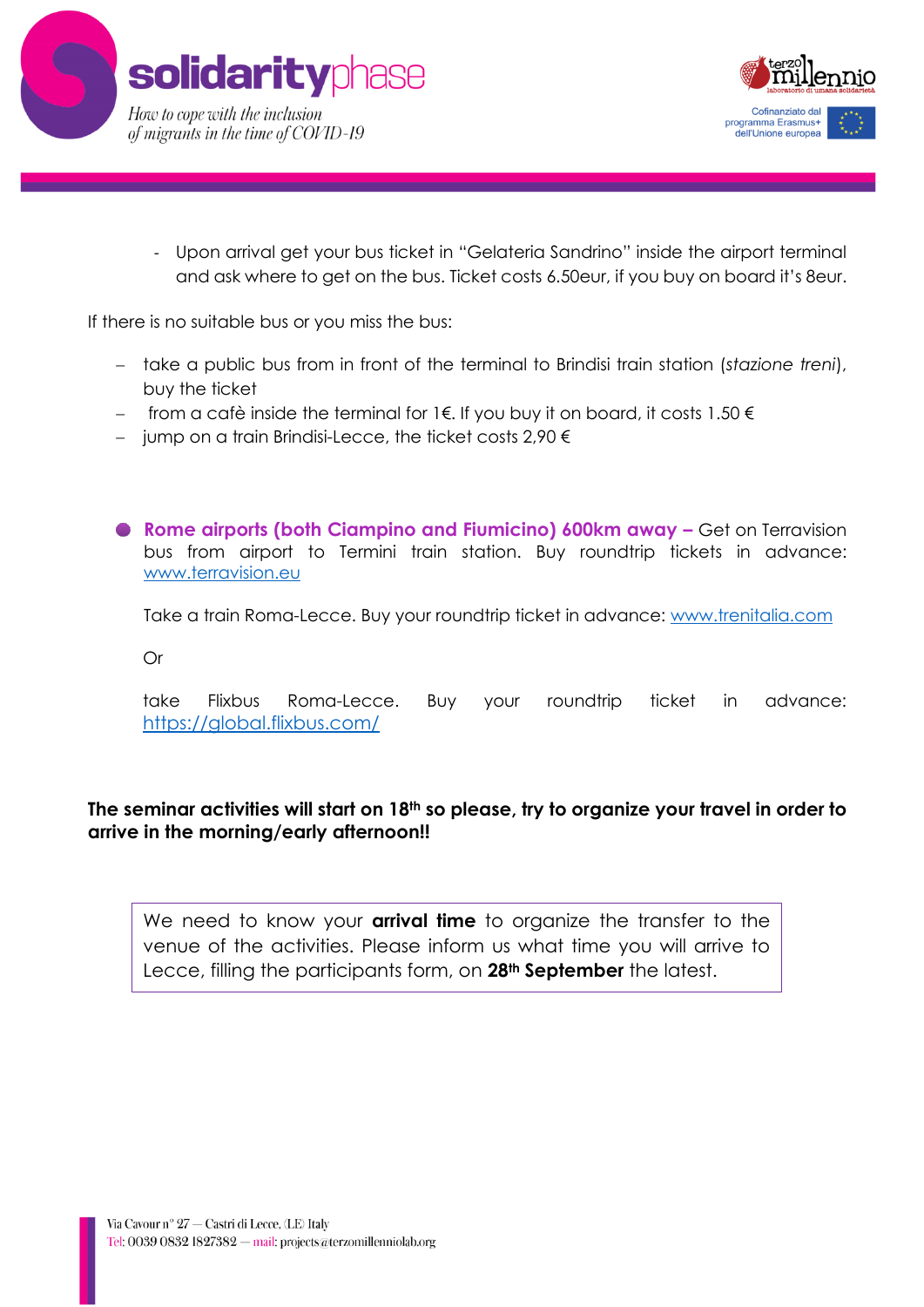



#### **7. TRAVEL REIMBURSEMENT PROCEDURE**

According the rules of Erasmus + Programme and the budget that was financed, here is the maximum amount that each participant can use for the travel:

|                 | <b>Travel Reimbursement per</b> |
|-----------------|---------------------------------|
| <b>COUNTRY</b>  | participant (Euro)              |
| Austria         | € 275.00                        |
| Belgium         | € 275.00                        |
| <b>Bulgaria</b> | € 275.00                        |
| Checz Republic  | € 275.00                        |
| France          | € 275.00                        |
| Germany         | € 275.00                        |
| Greece          | € 180.00                        |
| Lithuania       | € 275.00                        |
| Macedonia       | € 180.00                        |
| Malta           | € 275.00                        |
| Portugal        | € 360.00                        |
| Sweden          | € 360.00                        |
| Turkey          | € 275.00                        |

#### **Please NOTE:**

Allocated budget for participants for the travel must cover: flights, bus, train and any other transportation mean that you have to take to reach (and to leave of course!) the venue of the activities in Italy (LECCE) and back

**VISA COSTS** are reimbursed for a maximun of 60€

According to the restrictions of Erasmus+ Programme we can only refund travel cost, if following points are fulfilled:

− Your travel dates are according to the programme - **Arrival 18 October**, **Departure 22 October**.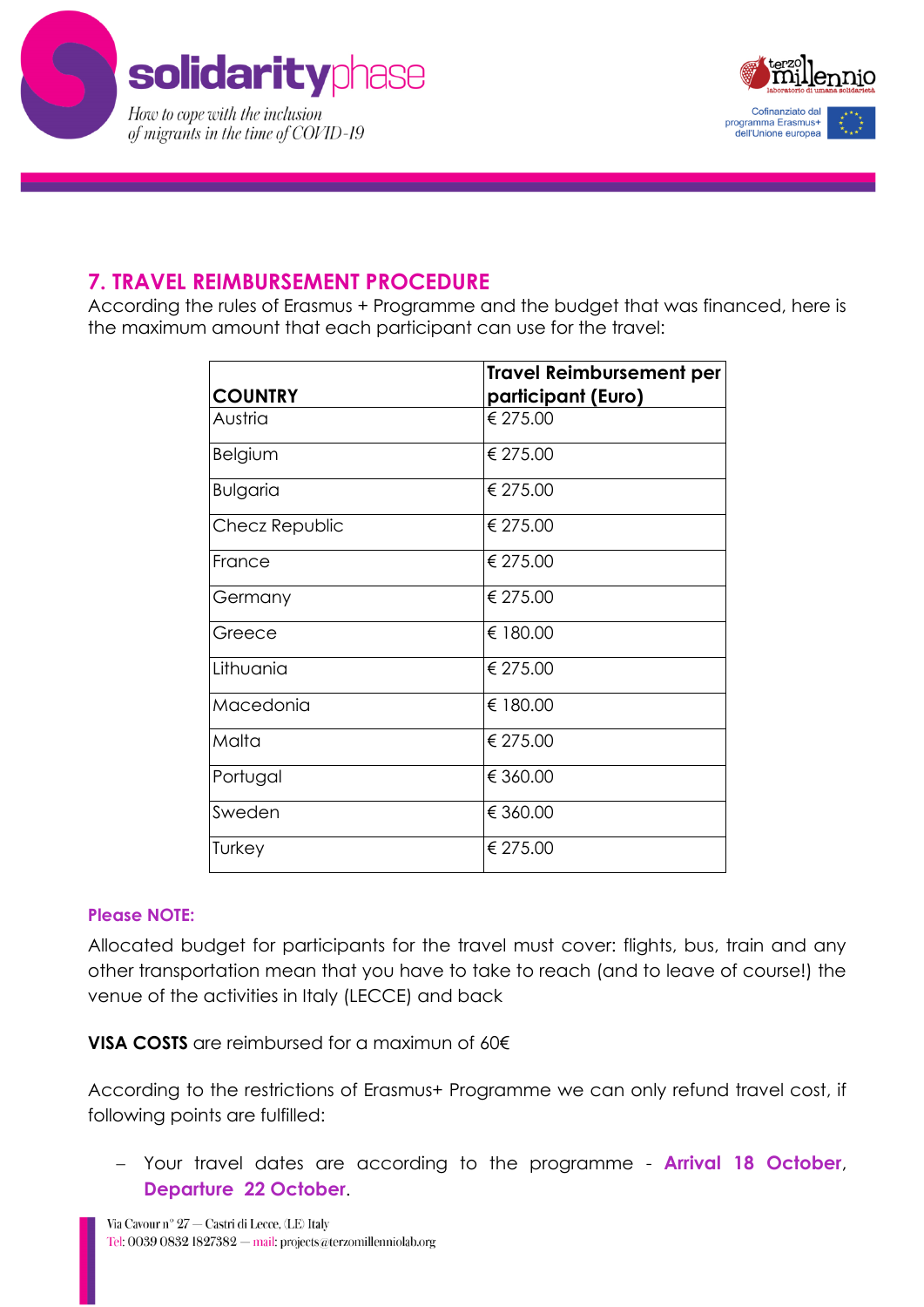



− You travel between your country and ITALY max 2 days prior or after the seminar. Explanation can be for example cheaper travel costs.

In addition, in this case, the programme does not provide lodging and accommodation for the extra days, it will be the responsibility of the participants.

In case of longer stays or indirect travel (holiday, travel, etc) there is no chance of reimbursement

− You choose reasonable and economic means of transportation (e.g. cheap airlines, 2nd class trains)

#### **How to provide the needed justifying documents?**

(Remember! If anything is missing from the list below, unfortunately we are not able to reimburse the costs)

- **Flight tickets** (economic class/low cost if possible) all the following are needed:
	- $\checkmark$  **e-ficket** (you receive it by e-mail after you buy the flight);
	- ✓ **fiscal invoice** (ask your travel agency or check on the website where you buy the ticket how can you get a fiscal invoice). The invoice can be issued on the name of participant travelling, or on the name of the organization you represent OR proof of payment (signed and stamped): can be a receipt from where you buy the tickets, can be a payment order (if you pay by bank transfer) or can be a bank or an account statement (if you pay by internet banking);
	- ✓ **boarding pass** (you get it online and print it at home 24h-30h before the flight or directly in the airport);

In the exceptional case when the amount on your invoice is different that the amount charged, a personal declaration will be needed and only the amount charged is subject of reimbursement.

**Train tickets (**make sure the date, the itinerary and the price are visible on the ticket, if you can get an invoice is even better);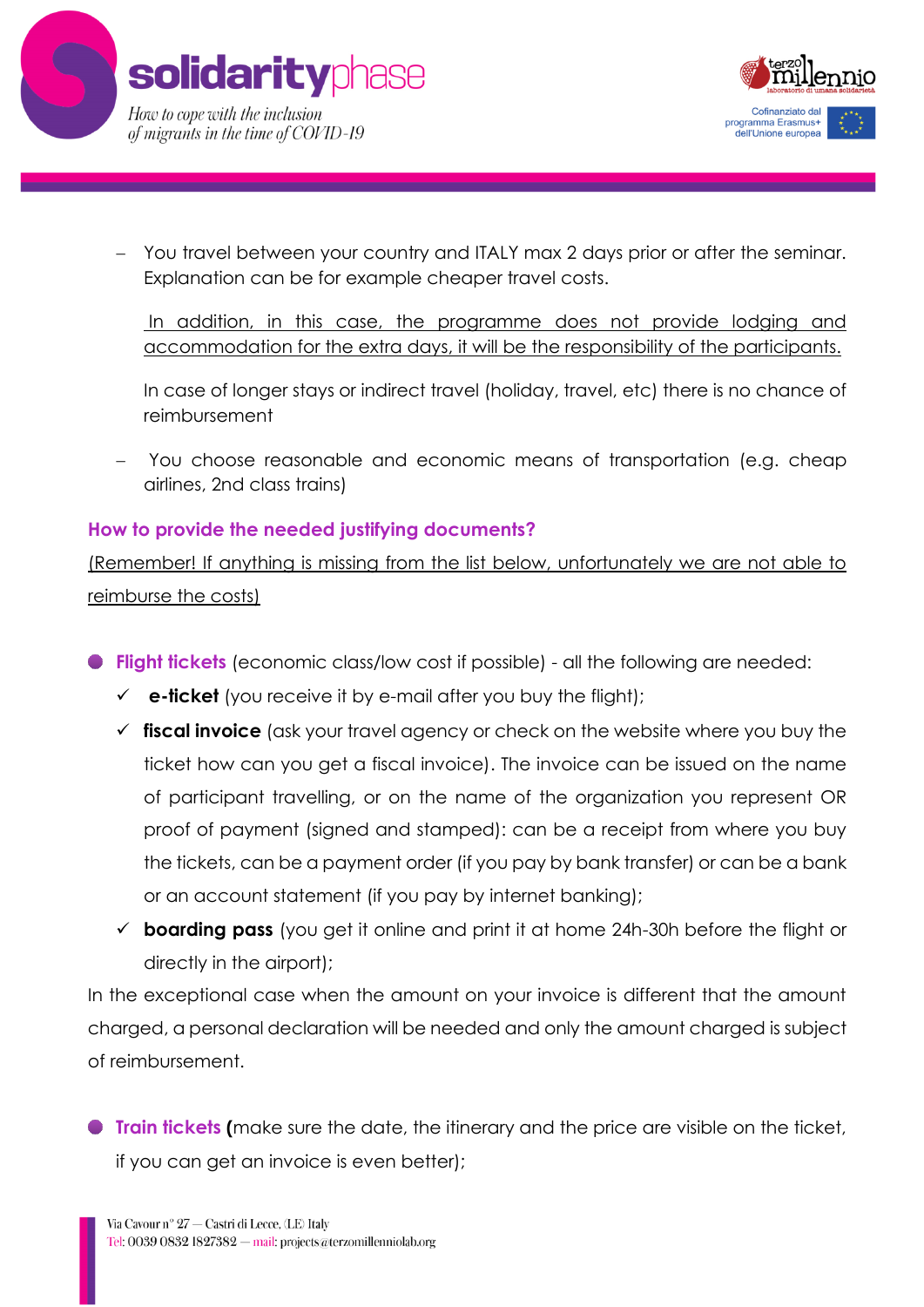



**Bus tickets** (make sure the date, the itinerary and the price are visible on the ticket, if you can get an invoice, it is better);

Try to provide the documents above in English. If the documents are written in other languages, we require a signed declaration from you to explain the information provided in each document (in English).

Each Partner organization/participant will send the invoice in electronic format, by email, with a scanned copy of all justifying documents and in original by standard mail to the following address within 2 weeks after the Mobility ends:

**Terzo Millennio – Laboratorio di Umana Solidarietà Via Cavour n.27 73020 Castri di Lecce (LE) Italy**

The originals have to be sent only after the written confirmation of the electronic version;

If all the justifying documents are provided, the Applicant will transfer the reimbursement to the bank of the Partner/Participant within 30 days from the moment the documents and the receipt are received;

The Partner is entitled to opt for a single reimbursement to its own participants at the end of the project in order to avoid transfer fees.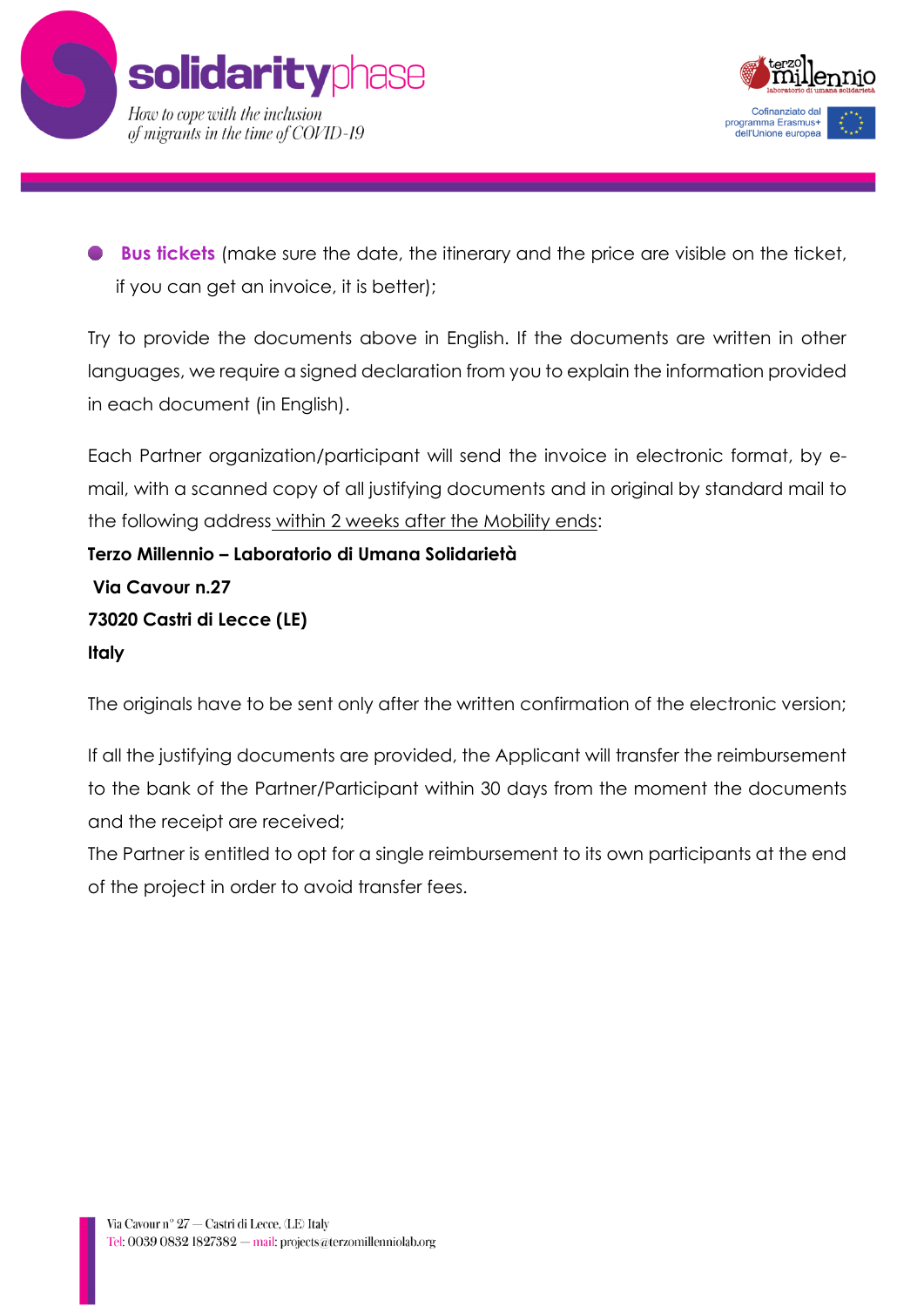



#### **8. ACCOMMODATION**

**Venue**



The Seminar will take place in "*Centro Le Sorgenti*", a residential hosting space for groups and association, managed by "Comunità Emmnuel" a Christian/Catholic oriented organization, committed to various sector of social intervention: <https://www.emmanuel.it/>

*Le Sorgenti* is an unusual center located in the outskirt of Lecce, 9 km from the city center, surrounded by nature.

Participant will be accommodated in double rooms *with a private bathroom*

#### **Food**

The breakfast, lunch, dinner and coffee break will be provided at the hotel. The participants must inform us forward about their dietary (vegetarian, don't eat a pork etc.) or any specific needs.

#### **9. SOME MORE INFOS…**

**HEALTH MEDICAL ASSISTANCE**: Each participant must have health insurance. In any case, please remember health insurance as well as travel insurance is your responsibility. So don't forget to check & bring your insurance card with you! Through the European Health Insurance Card, UE citizens have the right to receive medical assistance in Italy from the public health sector. In case need of treatment in the public Emergency service, you will pay a tax of  $\epsilon$ 25,00 in the case of with code. On the contrary, serious cases are free of charge.

**ELECTRICAL PLUGS:** in Italy need two round prongs. You can find pictures of these power sockets here:<https://www.power-plugs-sockets.com/italy>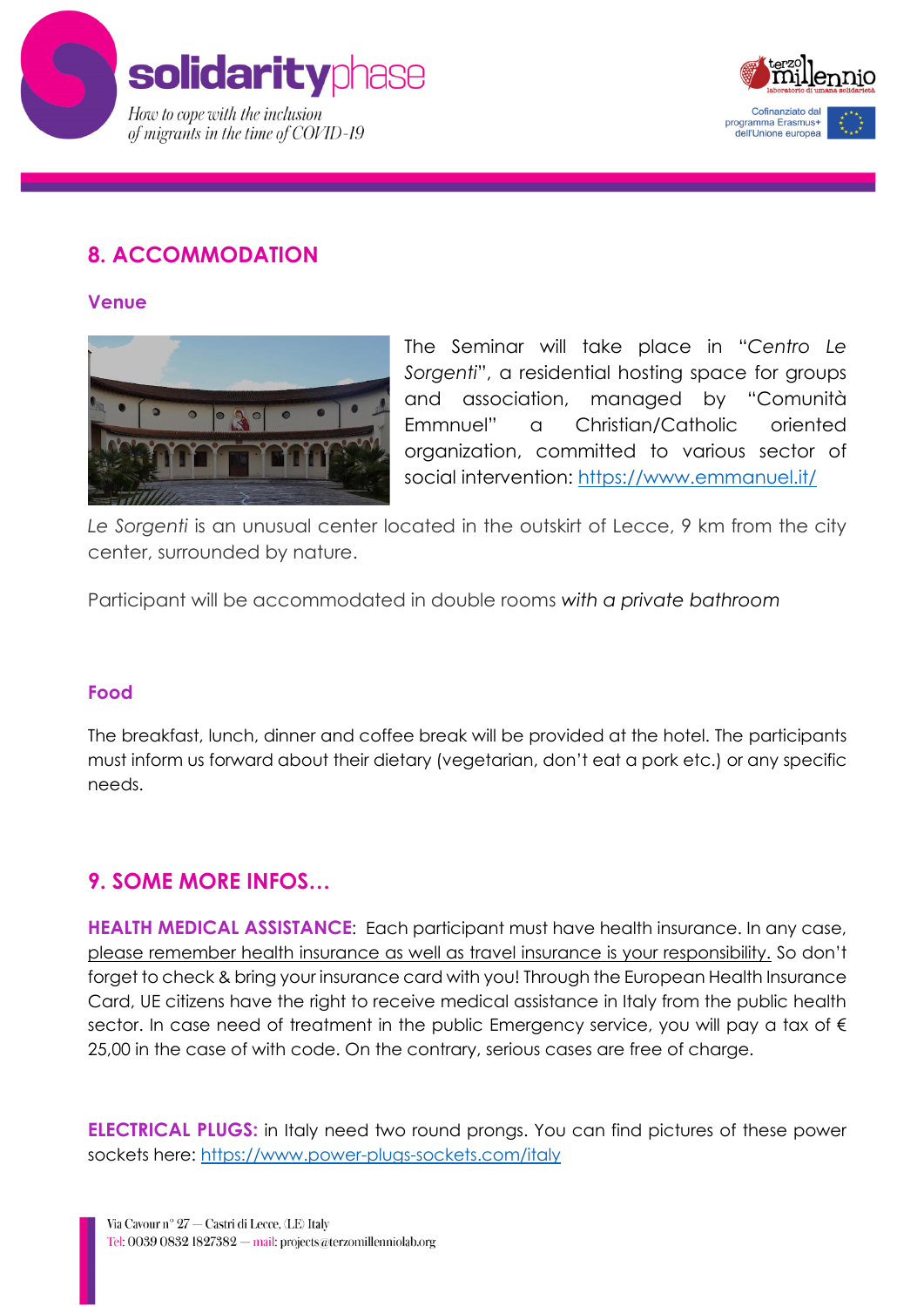



**WEATHER** The average minimum temperature in Lecce in October is 14.0°C (57.2°F). The amount of rain in October is normal with an average of 71mm (2.8in). You can expect very pleasant temperatures during the day. The average maximum daytime temperature lies around 21.0°C (69.8°F).

So what to wear in October? Be prepared for changes in temperature throughout the day, and possible rain, so bring good walking shoes and rainwear! Also bring your shorts or a skirt because it can be very nice and warm.

**CURRENCY:** Official currency in Italy is Euro. ATMs are widely available, and credit cards are accepted in most hotels, restaurants and shops.

**EMERGENCY:** The European emergency number 112 is not the only emergency number in Italy. The national emergency numbers are: 113 - police; 115 - fire brigade; 118 - first aid

**COVID UPDATE:** Before your travel, please check the travel, health and safety information which are constantly updated on the following link: [www.italia.it/en/useful-info/covid-19](http://www.italia.it/en/useful-info/covid-19-updates-information-for-tourists.html) [updates-information-for-tourists.html](http://www.italia.it/en/useful-info/covid-19-updates-information-for-tourists.html)

Also, you can find out the conditions of entry into Italy from your country with a couple of clicks at: [https://infocovid.viaggiaresicuri.it/index\\_en.html](https://infocovid.viaggiaresicuri.it/index_en.html)

#### **10. CONTACTS**

**For more information, please contact with us:** 

**SPECIFIC PERSON**: **Paola Cascione** (Project Manager) **Mail:** [projects@terzomillenniolab.org](mailto:projects@terzomillenniolab.org) **Telephone and whatsapp number:** +39 328 4159 412

<https://www.terzomillenniolab.org/> <https://www.facebook.com/terzomillennioaps>